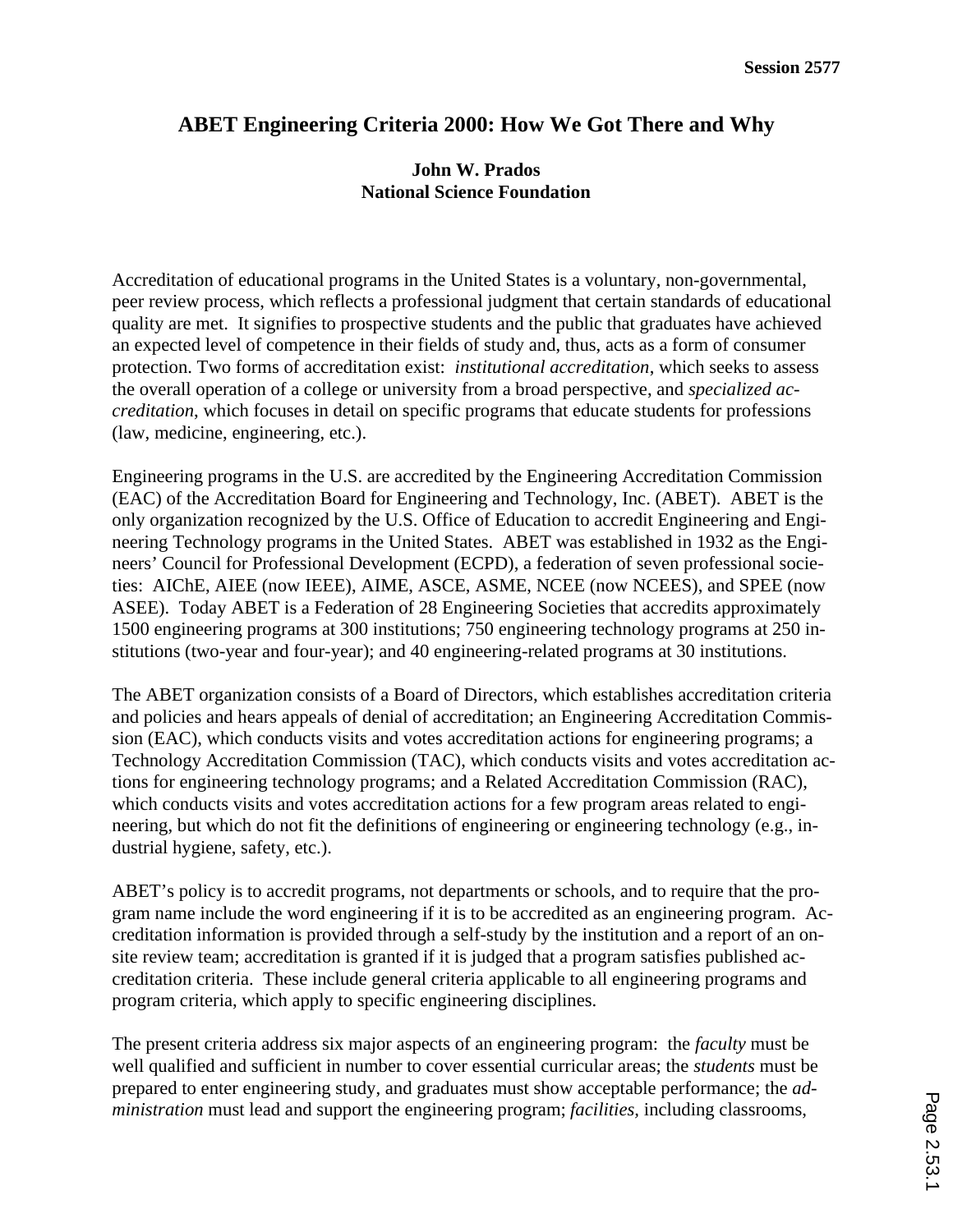laboratories, library, computer, etc., must adequately support the engineering program; *institutional commitment* must be evident through adequate financial support for the engineering program; and the *curriculum* must show certain quantitative and qualitative features.

The quantitative criteria require that an engineering curriculum include the equivalent of 1.0 year of mathematics and basic science; 0.5 year of humanities and social sciences, not counting communication skills courses; and 1.5 years of engineering topics including a strong engineering design stem that begins early in the curriculum and culminates in a major, integrative (capstone) design experience. The qualitative criteria require that the students' educational experiences include development of appropriate computer skills; development of written and oral communication skills; understanding of the ethical, social, economic, and safety considerations in engineering decisions; application of probability and statistics to engineering problems; and hands-on laboratory experiences in both basic science and engineering courses.

As originally conceived, these criteria were intended to be applied with flexibility and professional judgment to encourage experimentation and innovation in engineering education. An early statement of the ECPD Council was,

"(ECPD) has no authority to impose restrictions or standardizations upon engineering colleges, nor does it desire to do so."

and a current ABET Accreditation Policy is,

"To avoid rigid standards as a basis for accreditation in order to prevent standardization and ossification of engineering education and to encourage well-planned experimentation."

But far too often, practice has failed to follow this intent. In the years following World War II ABET accreditation did become more rigid and rule-bound as new engineering programs and the accreditation workload proliferated, engineering education drifted away from its roots in practice, and litigation gained popularity as a way to settle disputes. The accreditation criteria grew from a few paragraphs (drafted by early ECPD leaders like Beckmann, Grinter, Pettit, and Stelson) to thirty-plus pages of fine print containing detailed prescriptions for required courses, credit hour distributions, numbers of faculty, and laboratory improvement plans. The specification-oriented criteria attracted specification-oriented engineers as program evaluators, discouraging those with more flexible views favoring innovation and experimentation. As an EAC member in the 1970's and 80's, I was an active part of the problem!

Today, the environment for engineering practice is changing dramatically and irreversibly, impelled by the shift from defense to commercial competition as a major driver for engineering employment, the impact of exploding information technology, corporate downsizing and the outsourcing of engineering services, and the globalization of both manufacturing and service delivery. Employers consistently emphasize that success as an engineer increasingly requires, in addition to strong technical capability, skills in communication and persuasion, ability to lead and work effectively as a member of a team, and understanding of the non-technical forces that profoundly affect engineering decisions. Acquiring such characteristics in a four, five, or even